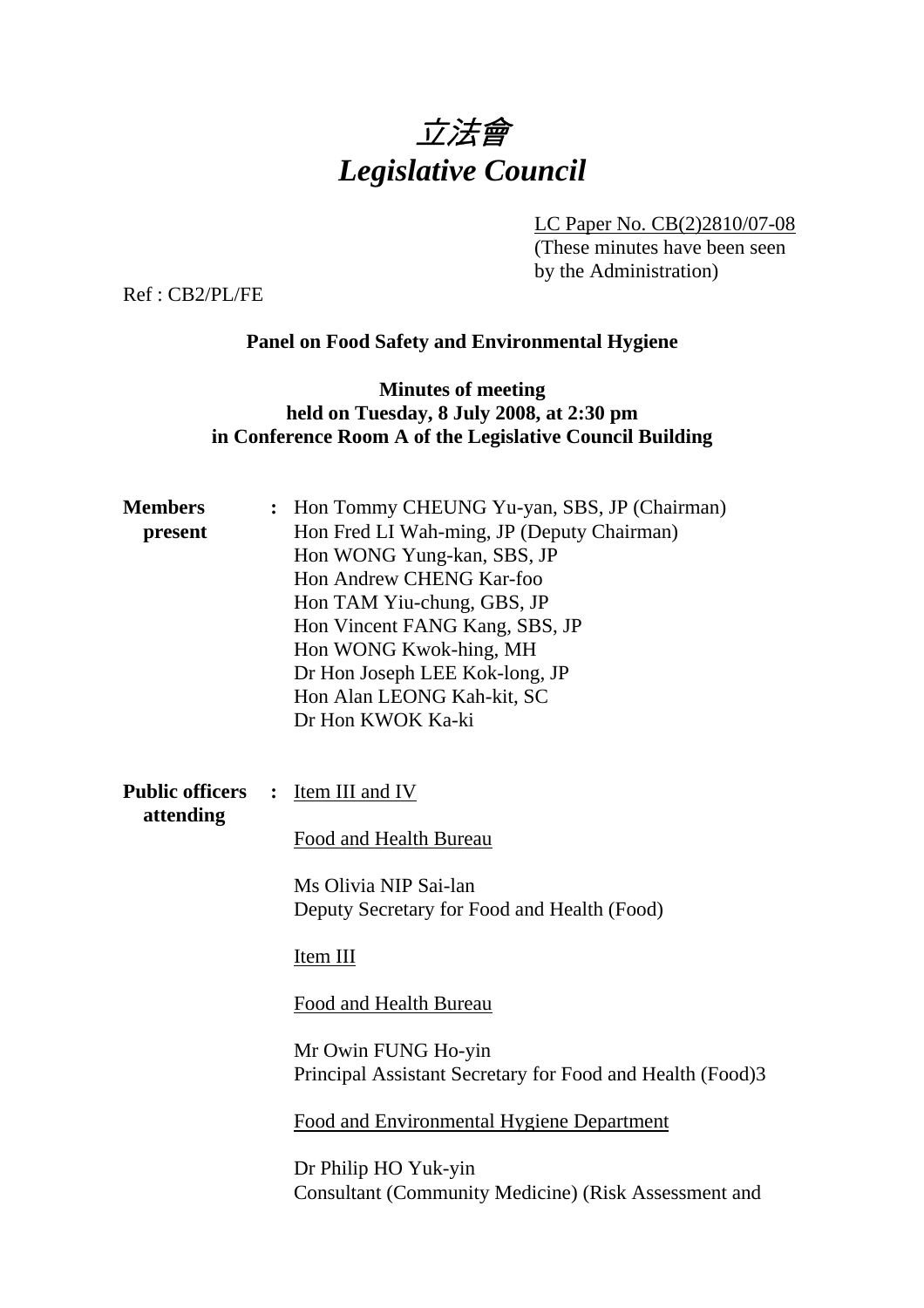Action

|                               | Communication)                                                                   |  |
|-------------------------------|----------------------------------------------------------------------------------|--|
|                               | Item IV                                                                          |  |
|                               | <b>Food and Health Bureau</b>                                                    |  |
|                               | Mr Francis HO<br>Principal Assistant Secretary for Food and Health (Food)2       |  |
|                               | <b>Agriculture, Fisheries and Conservation Department</b>                        |  |
|                               | Dr Thomas SIT Hon-chung<br><b>Assistant Director (Inspection and Quarantine)</b> |  |
|                               | Dr Kenny HO Chin-ho<br>Senior Veterinary Officer (Technical Services) (Acting)   |  |
| <b>Clerk</b> in<br>attendance | : Miss Flora TAI<br>Chief Council Secretary (2)2                                 |  |
| <b>Staff</b> in<br>attendance | : Ms Alice LEUNG<br>Senior Council Secretary (2)1                                |  |
|                               | Ms Anna CHEUNG<br>Legislative Assistant (2)2                                     |  |
|                               |                                                                                  |  |

#### **I. Confirmation of minutes**

[LC Paper Nos. CB(2)2547/07-08 and CB(2)2537/07-08]

The minutes of the meetings held on 13 May and 10 June 2008 were confirmed.

### **II. Information paper(s) issued since the last meeting**

2. Members noted that no information paper had been issued since the last meeting.

### **III. Regulation and labelling of genetically modified food**

Presentation by the Administration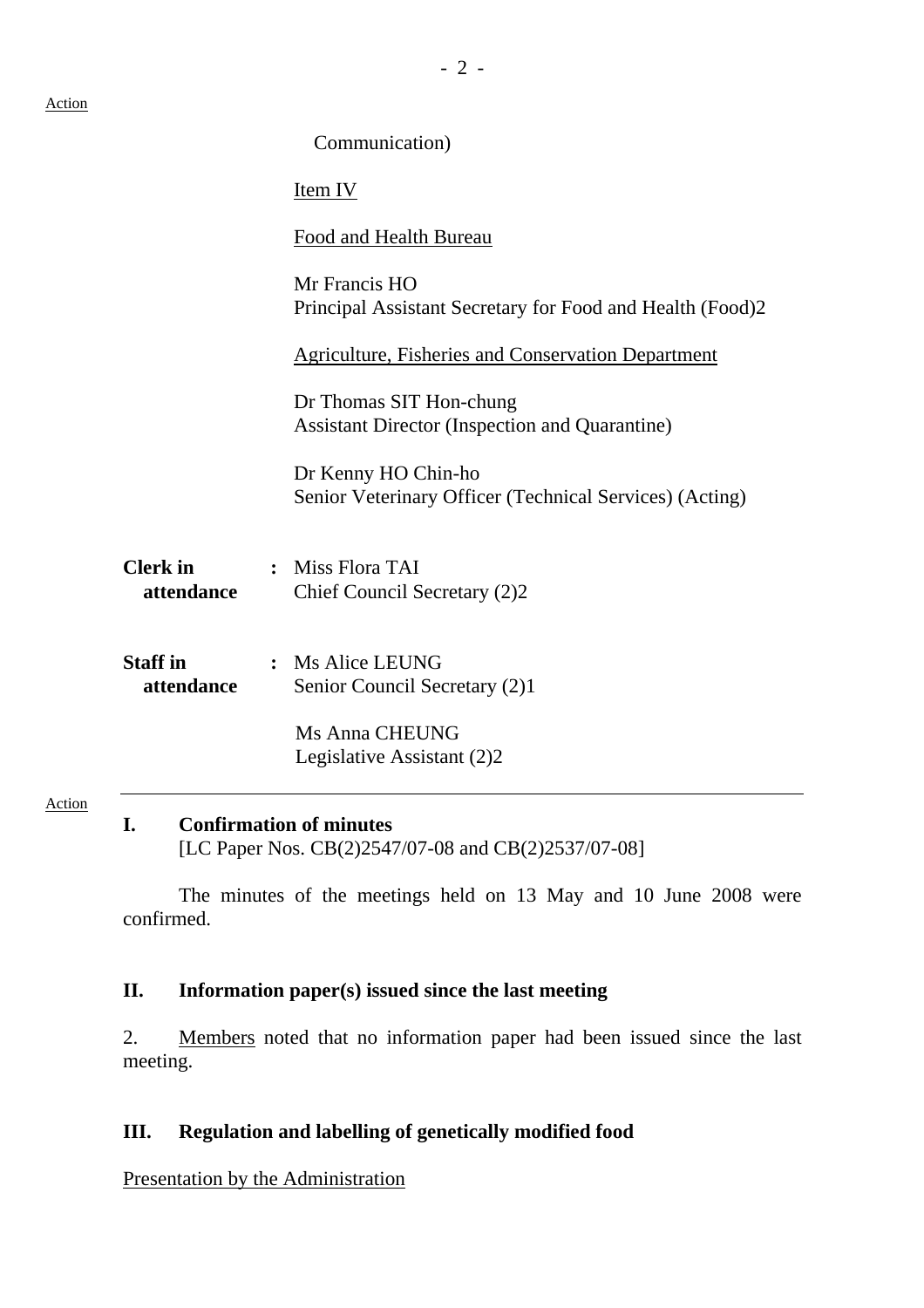- 3 -

3. With the aid of powerpoint, Consultant (Community Medicine) (Risk Assessment and Communication) of the Food and Environmental Hygiene Department (Consultant(CM)(RAC)/FEHD) briefed members on the findings of the evaluation study on the effectiveness of the "Guidelines on voluntary labelling of genetically modified (GM) food" (the Guidelines). The findings of the evaluation study were detailed in the report at Annex 2 to the Administration paper [LC Paper No. CB(2)2503/07-08(01)]. He pointed out that, according to the World Health Organization (WHO), GM food currently traded on the international market were not likely, nor had been shown, to present risks for human health. The approaches adopted for GM food labelling also varied to a great extent among different countries and areas. There was presently no consensus on GM food labelling in the Codex Alimentarius Commission (Codex) and it was unlikely that internationally common standards could be established in the near future. As regards GM food labelling in Hong Kong, Consultant(CM)(RAC)/FEHD said that the Administration worked jointly with the food trade and introduced a set of voluntary GM food labelling guidelines in 2006. The Guidelines issued in July 2006 was at Annex 1 to the Administration's paper, which were applicable to prepackaged food, and the recommended practices were summarized as follows –

- (a) to label food items with 5% or more GM materials in their food ingredients as "genetically modified" (positive labels);
- (b) to provide additional information on the label if the GM food concerned had undergone significant modifications in specific aspect (e.g. animal gene introduced into food of plant origin); and
- (c) not to use negative labels in absolute term (e.g. "GM free") and to use other forms of negative labels only when the declaration was substantiated by documentation.

4. On the evaluation study on the effectiveness of the Guidelines, Consultant(CM)(RAC)/FEHD advised that the evaluation study comprised three parts: study on the trade's awareness and barriers/attitudes towards GM food labelling; market survey on the use of GM food labels; and laboratory verification of information on the GM food labels. As indicated in the questionnaires returned by the trade, the main reasons for traders not to adopt the voluntary labelling scheme were the absence of legal requirements, increase in production cost, and limited knowledge of GM food labelling. As regards the market survey which covered over 1 200 prepackaged food products, the results of the survey revealed that labels on GM status were present only on food that contained ingredients with GM counterparts. All the food samples indicating GM status (i.e. a total number of 14) carried negative labels and all of those negative labels from contactable traders were substantiated by documentation. Consultant(CM)(RAC)/FEHD further advised that 46 samples of prepackged food containing ingredients that were most commonly genetically modified (i.e. corn and soya bean) were tested for GM content. Only one sample was found to contain more than 5% of GM material, and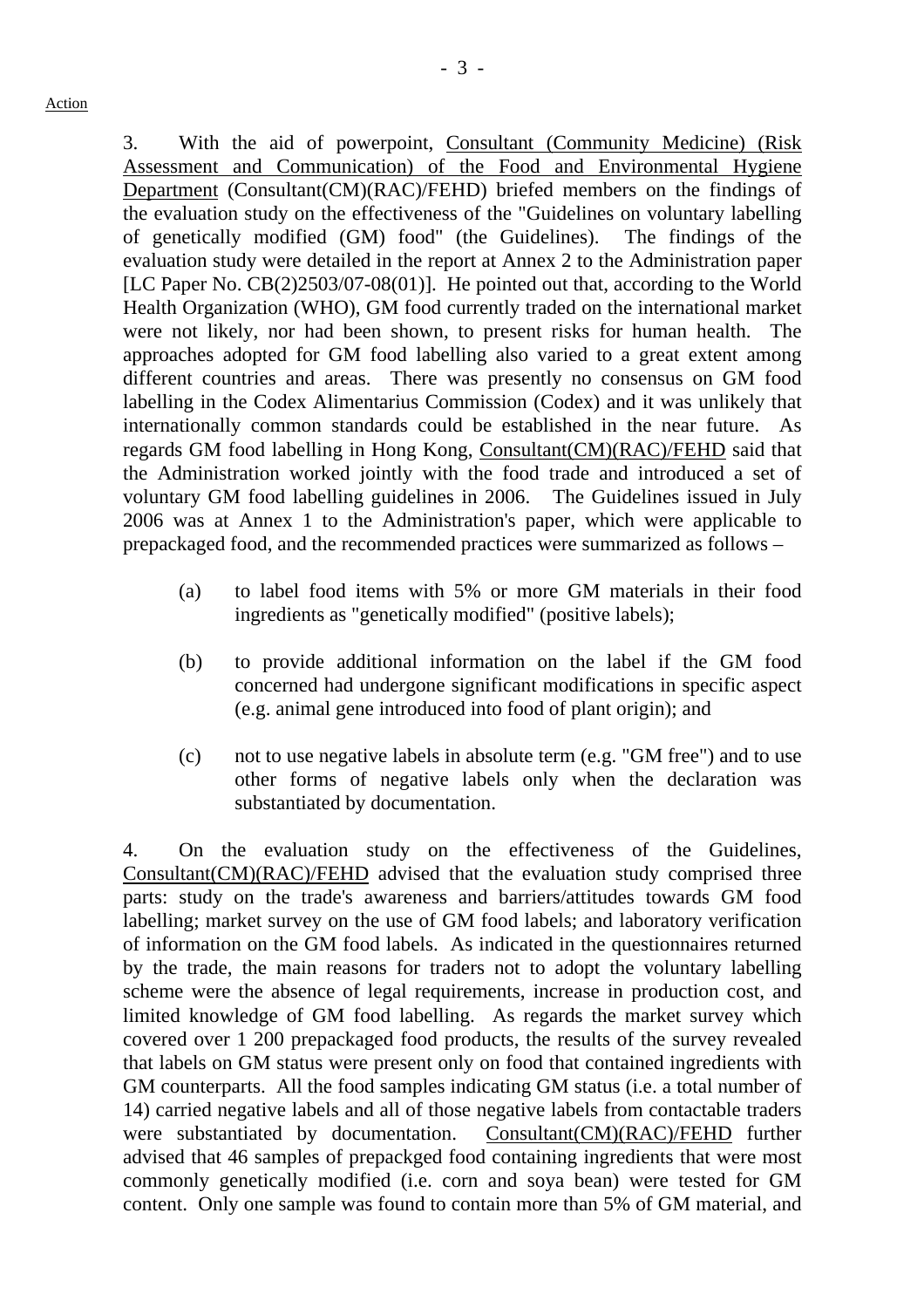there was no GM food label on the food sample concerned.

5. Consultant(CM)(RAC)/FEHD further said that the findings from the evaluation exercise illustrated that there was no pressing need for mandatory labelling. The Administration would step up its efforts in promoting the Guidelines to the trade and keep in view the international development in GM technology and GM food labelling standards in deciding on the future course of action.

6. Members noted that the Research and Library Services Division of the Legislative Council (LegCo) Secretariat had prepared a research report on GM food labelling in the European Union (EU) and selected places and a background brief entitled "Regulation and labelling of genetically modified food" was also prepared by the LegCo Secretariat for members' reference [LC Paper Nos. RP02/07-08 and CB(2)2503/07-08(02) respectively].

### Findings of the evaluation study

7. Mr Alan LEONG commented that the findings of the evaluation study showed that the implementation of voluntary GM food labelling scheme was not effective. He failed to understand why the Administration could arrive at the view that more in-depth promotion of the Guidelines and education to the trade should be able to bring in more traders under the voluntary labelling scheme. In response, Deputy Secretary for Food and Health (Food) (DS(FH)(Food) said that, while the results of the study on the trade's awareness and barriers/attitudes towards GM food labelling suggested that there was room for further improvement in the efforts made by the Administration to promote and educate the trade on the Guidelines, it did not imply that the Guidelines were not effective. Referring to the results of the laboratory tests to assess the use of GM material in food, she further said that, among the 46 prepackaged food samples tested, 34 of them did not carry GM food labels. Out of the 34 products without GM food label, only one did not follow the Guidelines' recommendation on providing GM food labelling for food with GM content at 5% or above.

8. Mr Alan LEONG, however, pointed out that, as stated in paragraph 9 of the Administration's paper, the Administration had conducted a market survey covering over 1 200 prepackaged food products on the use of GM food labels but only 14 samples carried negative labels. He queried why the Administration could draw a conclusion that the Guidelines were effective. DS(FH)(Food) explained that, having regard that corn and soya bean were the two GM crops that were most commonly used in food industry, 46 prepackaged food samples containing soya bean or corn as the main ingredient were taken for laboratory testing between August and September 2007 to assess the use of GM material in food and to validate the reliability of the information provided on the labels. She said that, among the 46 food samples tested, eight samples were detected with GM soya bean (i.e. Roundup Ready Soya). In seven of these samples, the level of Roundup Ready Soya detected was less than 5%. The other sample was found to contain 80%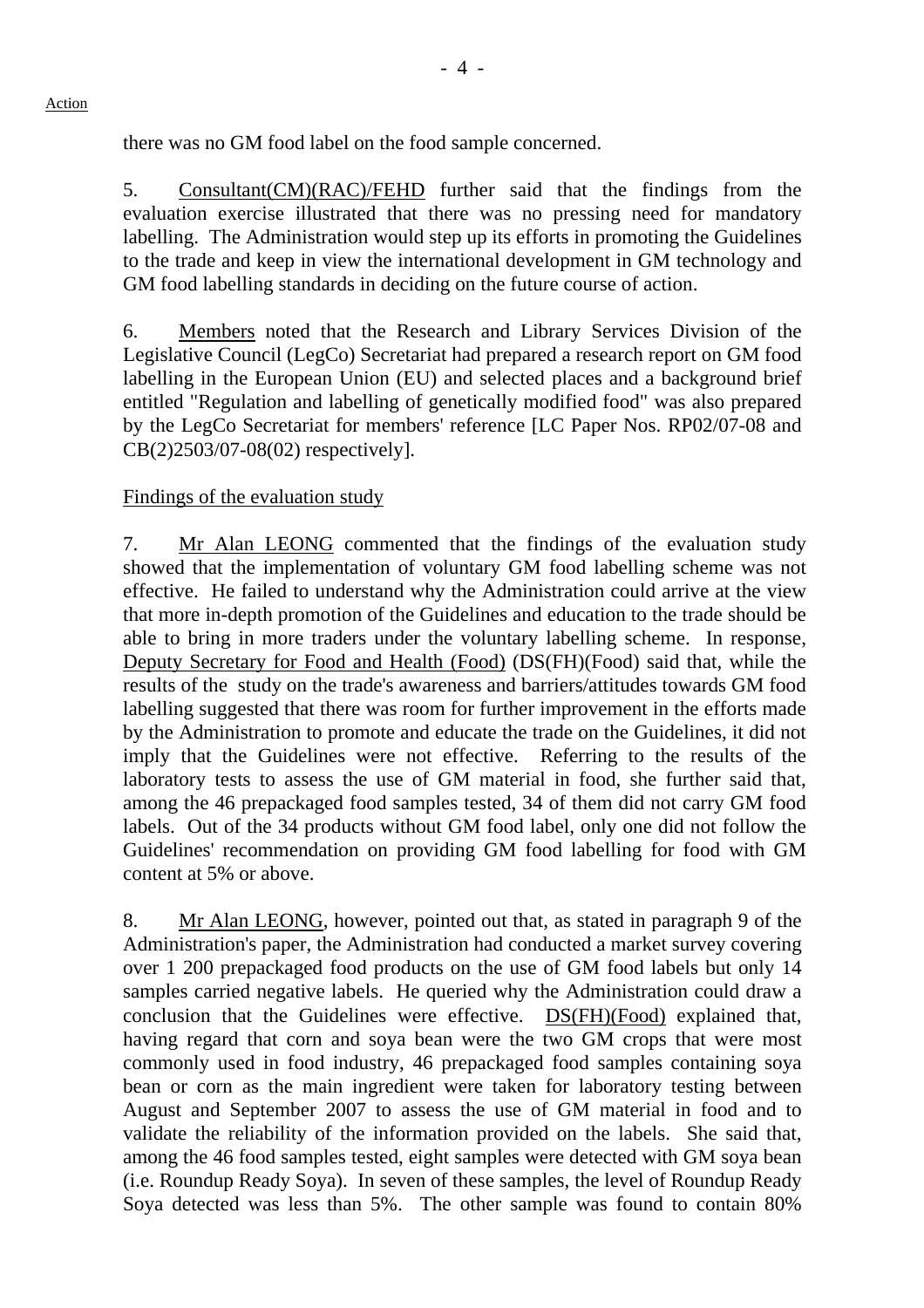Roundup Ready Soya with respect to the total soya bean content. Under the Guidelines, food products with 5% or more GM materials in their food ingredients were recommended to be labelled as "genetically modified". The results indicated that food products containing GM materials above the 5% labelling threshold were not prevalent among the samples tested.

9. Referring to paragraph 20 of Annex 2 to the Administration's paper, the Deputy Chairman pointed out that, among the 46 samples tested, 34 of them did not carry GM food labels. He wondered whether the Administration had intentionally left out the details of the results of the market survey and laboratory tests in its paper. In response, DS(FH)(Food) stressed that the Administration had no intention to hide anything from members. The Administration's paper served to provide key findings and observations of the evaluation study for members' reference while more detailed information on the evaluation report was provided in Annex 2 to the Administration's paper. She reiterated that the threshold level currently applied in the Guidelines for labelling purpose was 5% in respect of individual food ingredient. Among the 46 samples of prepackaged food tested for GM soya bean or bean, only one sample was found to contain more than 5% of Roundup Ready Soya and there was no GM food label on the food sample concerned.

### Implementation of a mandatory GM food labelling scheme

10. Mr Alan LEONG said that the implementation of a mandatory GM food labelling scheme could assist consumers in making informed food choices. Given that the experience of implementing the voluntary Guidelines was unsuccessful in Hong Kong, he considered that the Administration should introduce a mandatory GM food labelling scheme. Mr LEONG further said that, to his knowledge, 54 countries had already adopted mandatory labelling systems for GM food. He queried why the Administration was reluctant to make reference to the experience of these countries in deciding on its way forward in respect of GM food labelling.

11. DS(FH)(Food) responded that, while it was important to facilitate consumers' right to make informed food choices, it was equally important to strike a proper balance between the interests of the food trade and the community. She said that a regulatory impact assessment (RIA) study on the labelling of GM food in Hong Kong was conducted in 2002 and five options (including options of adopting a threshold level of 5% or 1%) for labelling prepackged GM food were considered in the study. The findings of RIA report revealed that there would be additional cost to the trade, in particular the small and medium sized companies, if a mandatory labelling scheme was to be implemented. DS(FH)(Food) further said that, given that Hong Kong relied heavily on imported food, there would be impact on food choices to Hong Kong people and the food trade if food products would be withdrawn from the market after the introduction of the mandatory GM food labelling scheme. As regards Mr LEONG's view on making reference to overseas experience, DS(FH)(Food) said that, in drawing up a food regulatory policy, public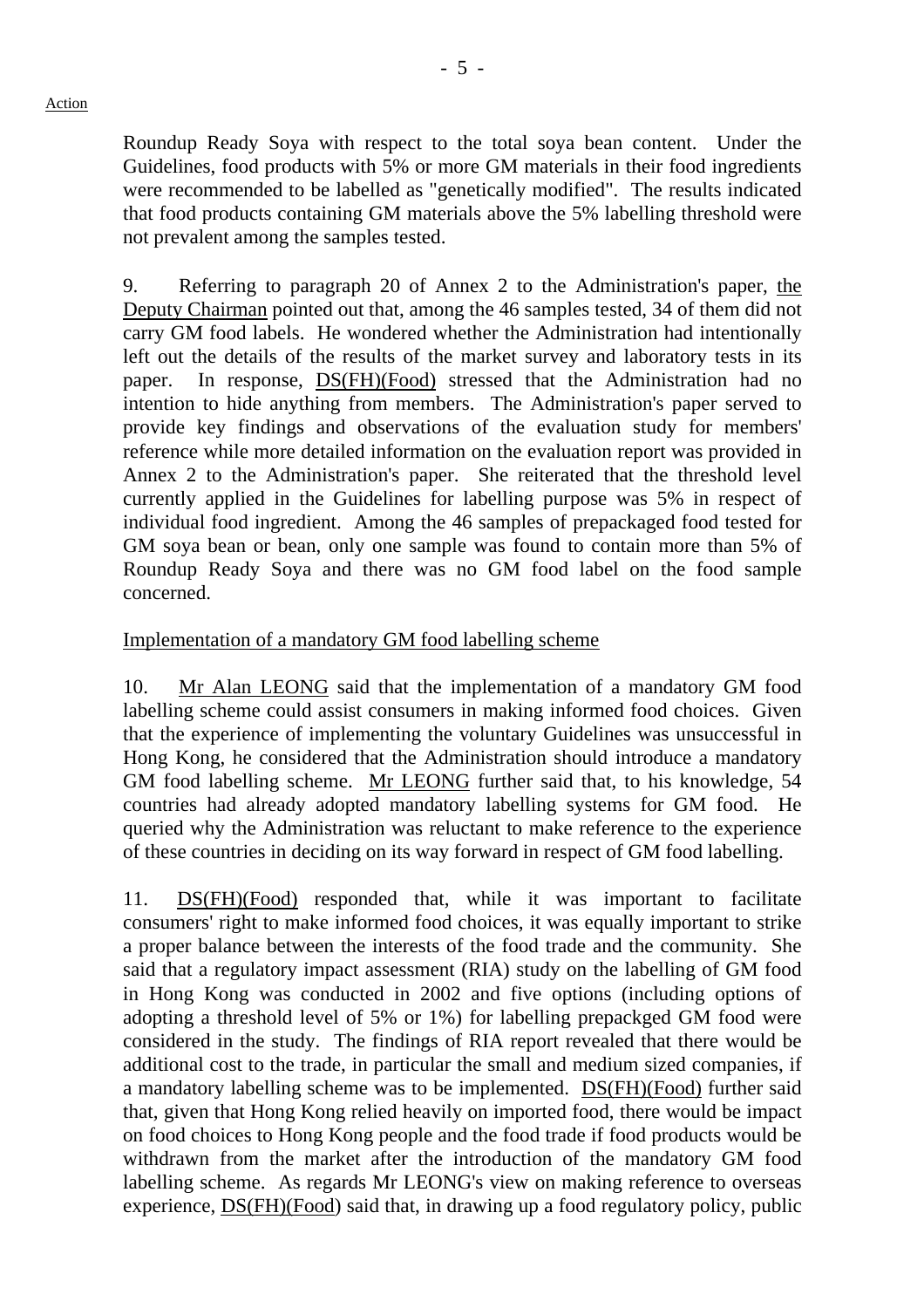Admin

health and food safety were always the primary concern of the Administration. However, different countries and areas at present had adopted different practices on GM food labelling. Each individual country or area formulated its policy and system based on its own situation, including food safety, consumers' right to information, protection of local agricultural market, economy and trade, and conservation of ecological environment, etc.

12. Mr WONG Yung-kan said that, while he considered it important to protect consumer's right to know, he was also concerned about the impact on the food trade. He pointed out that, with the coming into operation of the new legislation on nutrition labelling on 1 July 2010, the food trade had to face with various problems in meeting the new labelling requirements. He was worried that, if a mandatory GM food labelling scheme was introduced now, there would be further adverse impact on the food trade. Mr WONG, however, stressed that, in the long run, a mandatory GM food labelling scheme should be implemented in Hong Kong. The Administration should therefore provide a timetable for introducing a mandatory labelling scheme. He also requested the Administration to provide information on countries which had adopted mandatory or voluntary GM food labelling scheme for the reference of members.

13. DS(FH)(Food) responded that no definite timetable for the implementation of a mandatory GM food labelling scheme had been set at this stage. However, in the meantime, the Administration would carry out more in-depth promotion of the Guidelines and education to the trade so as to bring in more traders under the voluntary labelling scheme. The Administration would keep a close watch on the latest international development in respect of GM technology and GM food labelling standards in deciding on whether a mandatory labelling scheme for GM food should be introduced. On the current international practices on GM food labelling, Consultant(CM)(RAC)/FEHD supplemented that, at present, the regulatory approach on GM food labelling varied in different countries and areas, and could be broadly classified as voluntary or mandatory. For the voluntary labelling approach, only GM food that was significantly different from its conventional counterpart, in terms of composition, nutritional value and allergenicity, needed to be labelled. The United States (the US) and Canada were examples of countries adopting this approach. For the mandatory approach, it could be further classified as two categories. i.e. "pan-labelling" or "labelling for designated products only". The "pan-labelling" category required that any food or food ingredients with GM materials above a threshold must be labelled. The EU, Australia and New Zealand were examples of countries adopting this approach. The "labelling for designated products only" category required that only the designated products which were genetically modified needed to be labelled. Countries and areas like Japan, Korea, Taiwan and the Mainland were adopting this approach.

14. Mr Vincent FANG said that, given that GM food had not been shown to pose risks to public health and in the absence of an international consensus on GM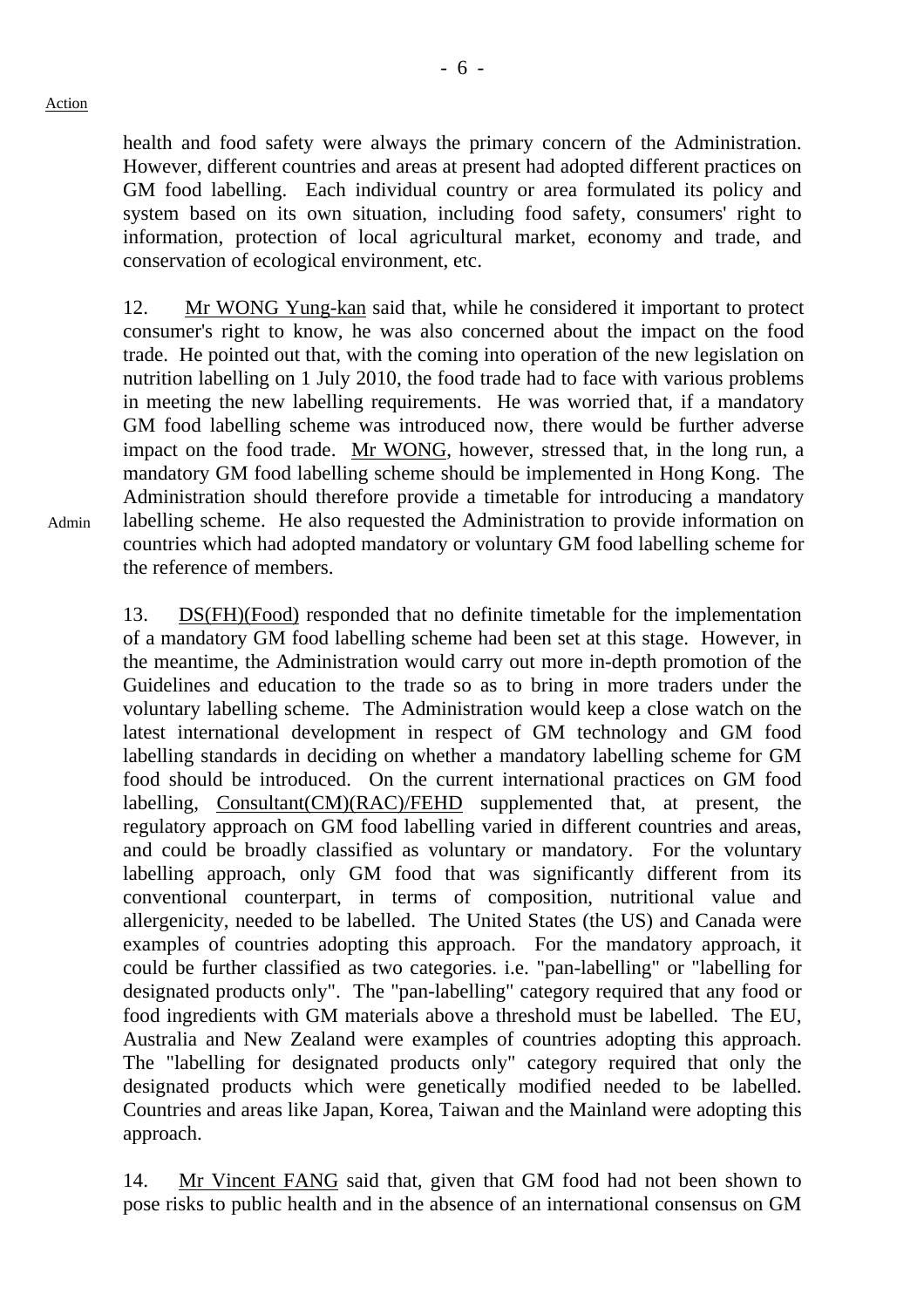food labelling, he was supportive of the Administration's approach to continue to promote the Guidelines and encourage the food trade to participate in the voluntary labelling scheme. He added that the food trade had already faced great difficulties in meeting the mandatory nutrition labelling requirements and adjusting themselves to a new business environment. Mr FANG further said that, among the 54 countries which had GM food labelling requirements, many of the countries introduced a mandatory labelling scheme to protect their local agricultural market, economy and trade. He held the view that the Administration should only introduce a mandatory labelling scheme when Codex had set standards in respect of GM food labelling.

15. Mr WONG Kwok-hing asked about the conditions under which the Administration would consider that there was a pressing need for adopting a mandatory GM food labelling scheme in Hong Kong. He commented that the Administration should not refrain from taking action until there were food safety incidents involving consumption of GM food products, posing health risks to the public, in Hong Kong. The Chairman also enquired whether the condition for the implementation of a mandatory GM food labelling system was the setting up of internationally agreed standards by Codex.

16. DS(FH)(Food) responded that, in considering the need to introduce a mandatory GM food labelling scheme in Hong Kong, the prime consideration of the Administration was food safety. In deciding on a policy relating to food labelling, the Administration had to strike a balance between the interests of the trade and the public so as to minimize impacts on food costs and food choices. She reiterated that, taking into account that GM food currently available on the international market had passed safety assessments and were not likely to present risks for human health, the Administration did not consider it necessary to introduce a mandatory labelling scheme at this stage. DS(FH)(Food) further said that, should Codex have set standards on GM food labelling, the Administration would consider seriously the need to adopt similar standards in Hong Kong. She, however, added that there was presently no consensus on GM food labelling in Codex and it was unlikely that internationally common standards could be established in the near future. Consultant(CM)(RAC)/FEHD supplemented that, under the Public Health and Municipal Services Ordinance (Cap. 132), any person who sold food that was unfit for human consumption, irrespective whether it was a GM food or not, was guilty of an offence and subject to a penalty of fine and imprisonment.

17. Given that many of the countries where Hong Kong had imported food products from had adopted mandatory GM food labelling requirements, Mr WONG Kwok-hing expressed dissatisfaction and regret at the Administration's refusal to give a concrete timetable on the implementation of a mandatory GM food labelling scheme in Hong Kong.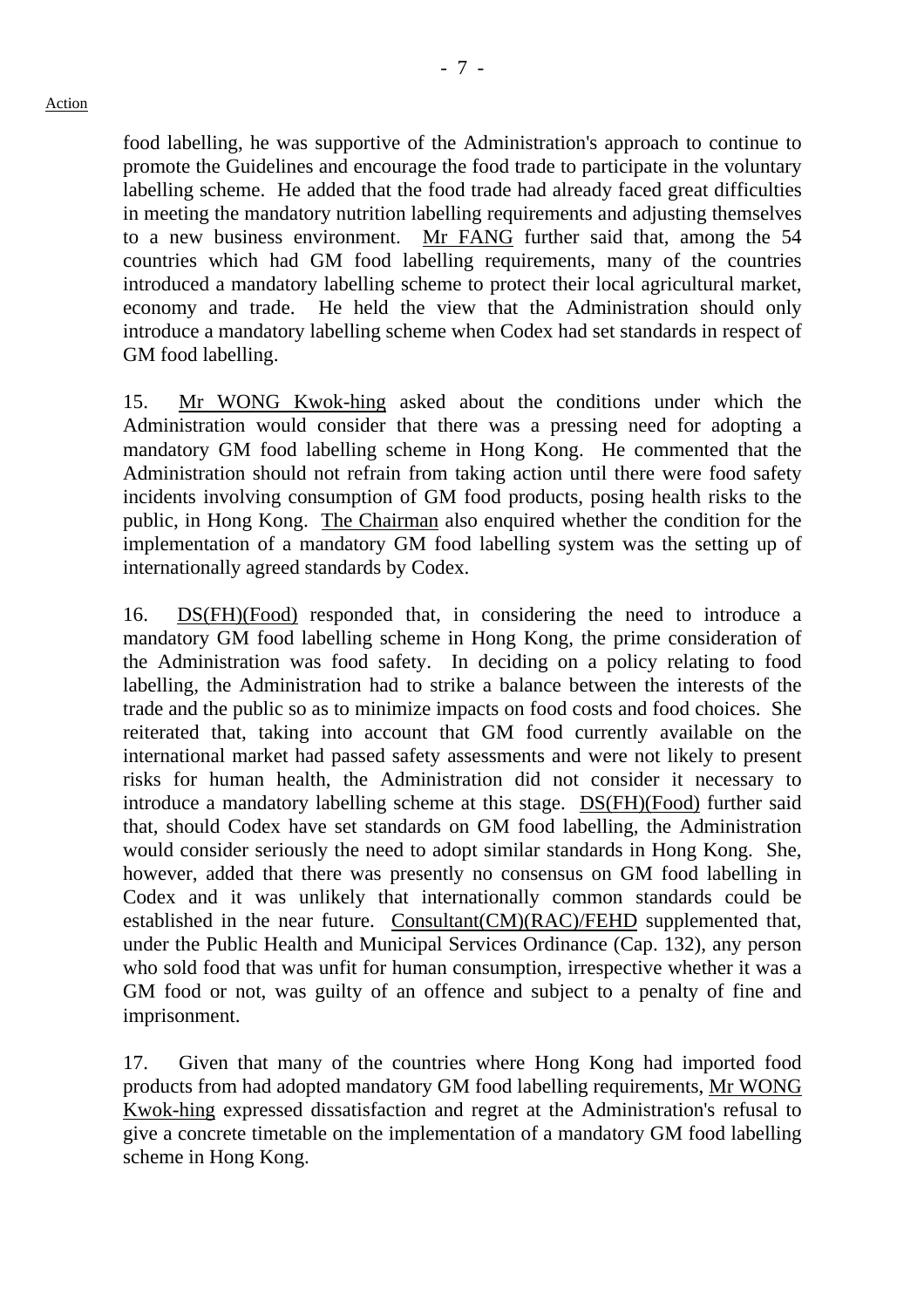18. Dr Joseph LEE said that, if a mandatory GM food labelling scheme would not be implemented at this stage, he considered that the Administration should put in place appropriate measures to safeguard public's health and safety in the meantime, e.g. taking food samples for testing of GM materials on a regular basis. He asked the Administration to indicate clearly whether it would introduce a mandatory GM food labelling scheme in Hong Kong in the long run, and whether the Administration would take any measures to safeguard public's health and safety in the meantime. The Deputy Chairman shared the view of Dr LEE and considered that the Administration should advise members on its timetable or roadmap for the implementation of a mandatory GM food labelling scheme.

19. The Chairman said that the Liberal Party always considered it important to facilitate consumers making informed food choices. However, it was equally important that a fair balance between the interests of the trade and the protection of consumers' right to know. He further said that, while he shared the Administration's view that there was no pressing need to implement a mandatory GM food labelling scheme at this stage, he considered that the Administration should conduct more testing of food products, in particular food products containing the two most commonly used GM crops i.e. soya bean and corn.

20. In response, DS(FH)(Food) reiterated that there was no definite timetable at this stage. In deciding on the need to introduce a mandatory GM food labelling, the Administration would take into consideration all the factors, including the international development on GM food technology and labelling standards and local situation. As regards food samples for laboratory testing, DS(FH)(Food) said that the Centre for Food Safety would conduct inspection and testing of food samples, irrespective whether they were GM food or not, at the import, wholesale and retail levels every day, either under regular food surveillance programme or inspection of seasonal food items to ensure that food products supplied to Hong Kong were fit for human consumption.

21. On the Administration's response, the Chairman enquired about the time required for the laboratory testing for the 46 samples referred to in the report. He also enquired if the Administration would consider allocating more resources to conduct more samples testing for food containing GM materials.

22. In response, Consultant(CM)(RAC)/FEHD said that, as Hong Kong allowed imports of any kinds of food, it was technically difficult to detect traces of GM materials in all types of imported food. It was in fact a complicated and difficult task to find out all the GM materials as well as their contents contained in a particular food product given that there were some 50 GM materials that were currently available in the international market. Given that food manufacturers might change its formula of food from time to time, information on the GM materials contained in certain food products might be outdated when the results of the tests were released to the public. It would be less costly and time-consuming if information on the types and contents of GM materials contained in a GM food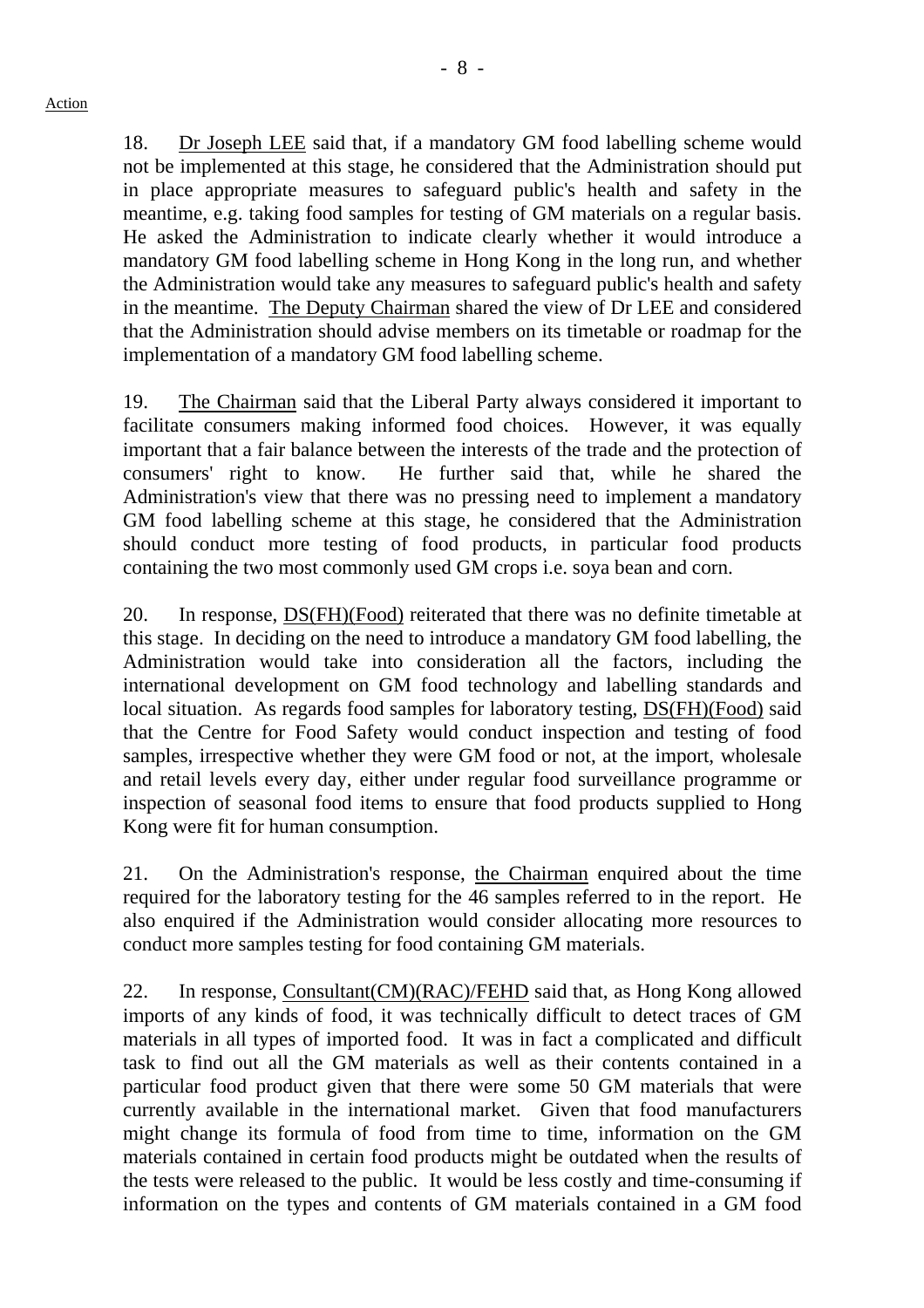product was provided voluntarily by the food manufacturer concerned. Consultant(CM)(RAC)/FEHD further said that the laboratory test carried out by the Administration in the evaluation study was to detect traces of GM materials in respect of corn and soya bean, and the Government Laboratory had taken several months to conduct the tests. DS(FH)(Food) supplemented that the Administration would take note of members' views, and, in its next phase of promotion of the voluntary GM food labelling, would consider the ways in which consumers could obtain more information on the GM contents of food products.

23. The Deputy Chairman informed members that the Democratic Party had conducted public opinion surveys on GM food labelling in 2001, 2003 and 2008 respectively. The findings of the survey conducted in 2008 were generally consistent with that of the surveys conducted in 2001 and 2003. About 60% of the respondents indicated that they would not choose GM food products if sufficient information on the contents of GM materials contained in the food products concerned were provided. More than 60% of respondents indicated their acceptance of the introduction of a mandatory GM food labelling scheme and about 80% of respondents considered the Administration's promotion efforts inadequate. He said that he would pass on the findings of the survey to the Administration for consideration. The Deputy Chairman added that motions on introducing mandatory GM food labelling had been passed at various Legislative Council meetings and the Panel meetings.

24. Mr TAM Yiu-chung said that, while the Democratic Alliance for Betterment and Progress of Hong Kong (DAB) attached great importance to the concern over the health risks of GM food posed to the public, it also recognized that there was no international consensus on the GM food labelling standards. Taking into consideration the recent introduction of a mandatory nutrition labelling scheme in Hong Kong, DAB considered that more time should be given to the food trade to adjust to the change. In the light of this, DAB agreed that there was no need to implement a mandatory GM food labelling scheme at this stage. However, he hoped that the Administration would update the Panel on any new development on GM food labelling.

### Other issues discussed

25. Mr Alan LEONG said that Greenpeace had recently conducted a survey on eight popular snack product samples, and three of them contained GM ingredients but without GM food labelling. He considered that the public should have the right to know whether the food products contained any ingredients with GM materials, otherwise they could not make an informed food choice. Mr LEONG further said that, though there was no scientific evidence to suggest that GM food would pose a health risk to humans, some research studies showed that consumption of GM animal feed could be detrimental to the health of animals.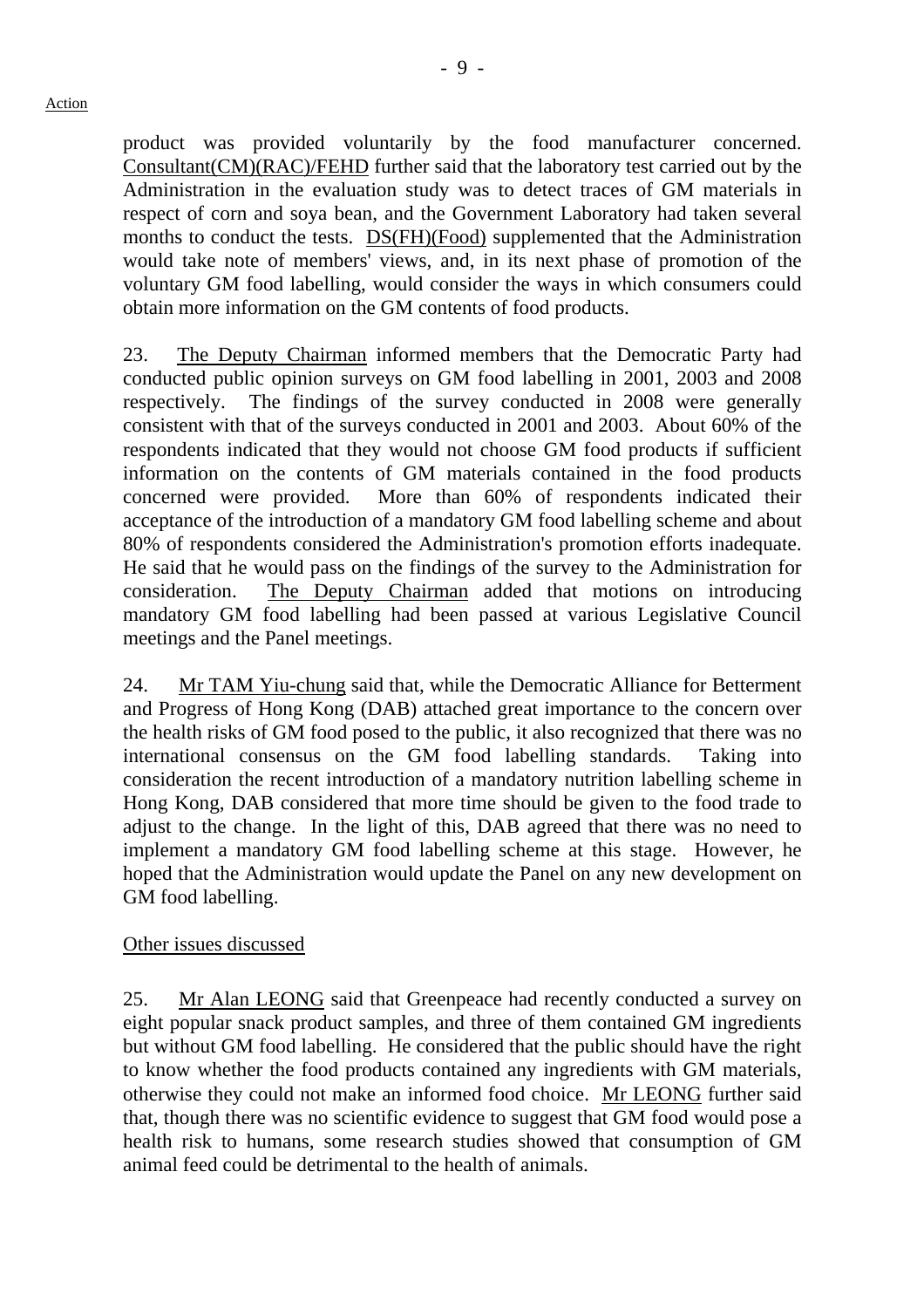26. The Deputy Chairman said that this was a worrying situation because the three snacks concerned were commonly sold in Hong Kong but all without GM labels to facilitate consumers in making informed food choices. He pointed out that, under the EU labelling requirements for GM food, it was illegal to put GM food on sale in the market if GM content could be detected in the product.

27. On the concern raised by the Deputy Chairman and Mr Alan LEONG, DS(FH)(Food) reiterated that, according to WHO, GM food currently sold on the international market had passed pre-sale safety assessments and were not likely, nor had been shown, to present risks for human health. There were presently no internationally common standards in respect of GM food labelling. As she had said earlier, the Administration would keep a close watch on the international development in GM technology and GM food labelling standards. As regards the Greenpeace's survey results, DS(FH)(Food) said that the GM maize ingredients found in the three snack samples concerned had been tested in the US, Canada and New Zealand. Consultant(CM)(RAC)/FEHD supplemented that, prior to introducing a new GM food into market, the GM food concerned should have passed pre-sale safety assessment including toxicity tests, food allergen tests and nutrient profile tests, etc. He added that food products containing GM maize ingredients had been available in the market for a considerable period of time and no reports on the health effects of consuming these GM food products had been received so far.

28. Both the Chairman and Mr Vincent FANG questioned why the Administration did not adopt a similar view in introducing a mandatory nutrition labelling scheme in Hong Kong. In response, DS(FH)(Food) clarified that the Administration had made reference to Codex nutrition labelling guidelines in formulating the mandatory nutrition labelling scheme. According to Codex guidelines, a nutrition label should include energy, protein, carbohydrates and fat, and any other nutrients that were relevant for maintaining a good nutritional status in the population concerned. Therefore, different countries could adopt different requirements having regard to their own public health needs. DS(FH)(Food) reiterated that, in formulating the mandatory "one plus seven" nutrition labelling scheme, the Administration had taken into consideration various factors, including local health situation, the needs of the public, impact on the food trade and implications on food choices, so as to come up with a scheme appropriate for our local situation.

## Motion

## 29. The Deputy Chairman moved the following motion -

"鑒於基因改造食物多年來廣泛流入香港市面,可能對消費者的健康構 成影響,現在推行的自願標籤制度亦未能為市民提供全面及有效的資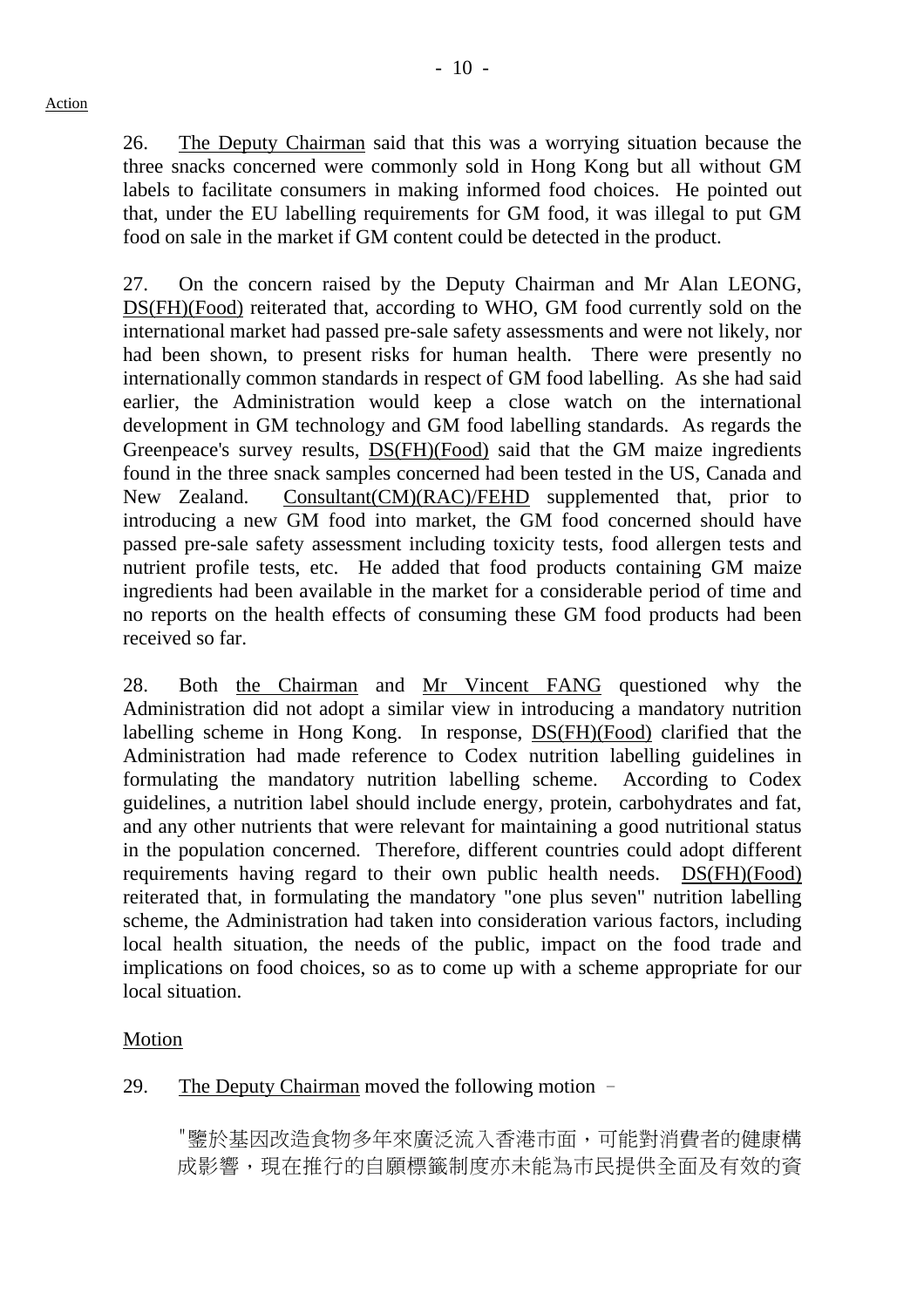訊。為保障公眾健康、消費者的知情權及選擇權,本委員會促請政府參 考其他國家的經驗,盡快設立強制性的基因改造食物標籤制度。"

[English translation

"That, as genetically modified (GM) foods have entered Hong Kong widely over the years, which may have impact on the health of consumers, and the current voluntary labelling scheme fails to provide comprehensive and effective information to the public; for the sake of safeguarding public health and consumers' right to know and choose, this Panel urges the Government to draw reference from other countries' experience and introduce expeditiously a mandatory labelling scheme for GM food."]

30. The Chairman invited members to vote on the motion. The Deputy Chairman and Mr Alan LEONG voted for the motion. The Chairman, Mr TAM Yiu-chung, Mr WONG Yung-kan and Mr Vincent FANG abstained from voting on the motion. The Chairman declared that the motion was passed by the Panel.

### **IV. Inspection and quarantine arrangement for the 2008 Olympic and Paralympic Equestrian Events**

Presentation by the Administration

31. With the aid of powerpoint presentation, Assistant Director (Inspection and Quarantine) of Agriculture, Fisheries and Conservation Department (AD(I&Q)/AFCD) briefed members on the equine inspection and quarantine arrangements for the 2008 Olympics and Paralympic Equestrian Events (the Equestrian Events), with details as set out in the Administration's paper [LC Paper No. CB(2)2503/07-08(03)]. He said that AFCD was the veterinary authority for the import and export of animals in Hong Kong. In respect of the Equestrian Events, AFCD's responsibilities included stipulation of the import health requirements, issuing of health certificates, inspection and quarantine for the import and export of horse feed and bedding materials of plant origin; monitoring the conditions of stables; monitoring animal welfare of the horses; issue exhibition licence for the equestrian events; and providing administrative support to overseas equestrian team veterinarians in their applications to the Veterinary Surgeons Board of Hong Kong for practice approval during their stay in Hong Kong.

32. As regards the quarantine arrangements for equestrian horses, as outlined in paragraphs 8 to 12 of the Administration's paper,  $AD(I&Q)/AFCD$  advised that, before an equestrian horse could be exported to Hong Kong, it had to undergo a seven-day Pre-Export Quarantine (PEQ) in one of the 25 PEQ overseas stables approved by AFCD. Equestrian horses in the PEQ stables would be kept under close surveillance by competent veterinary authorities of the local governments. Upon arrival in Hong Kong, all equestrian horses must also undergo a 10-day Post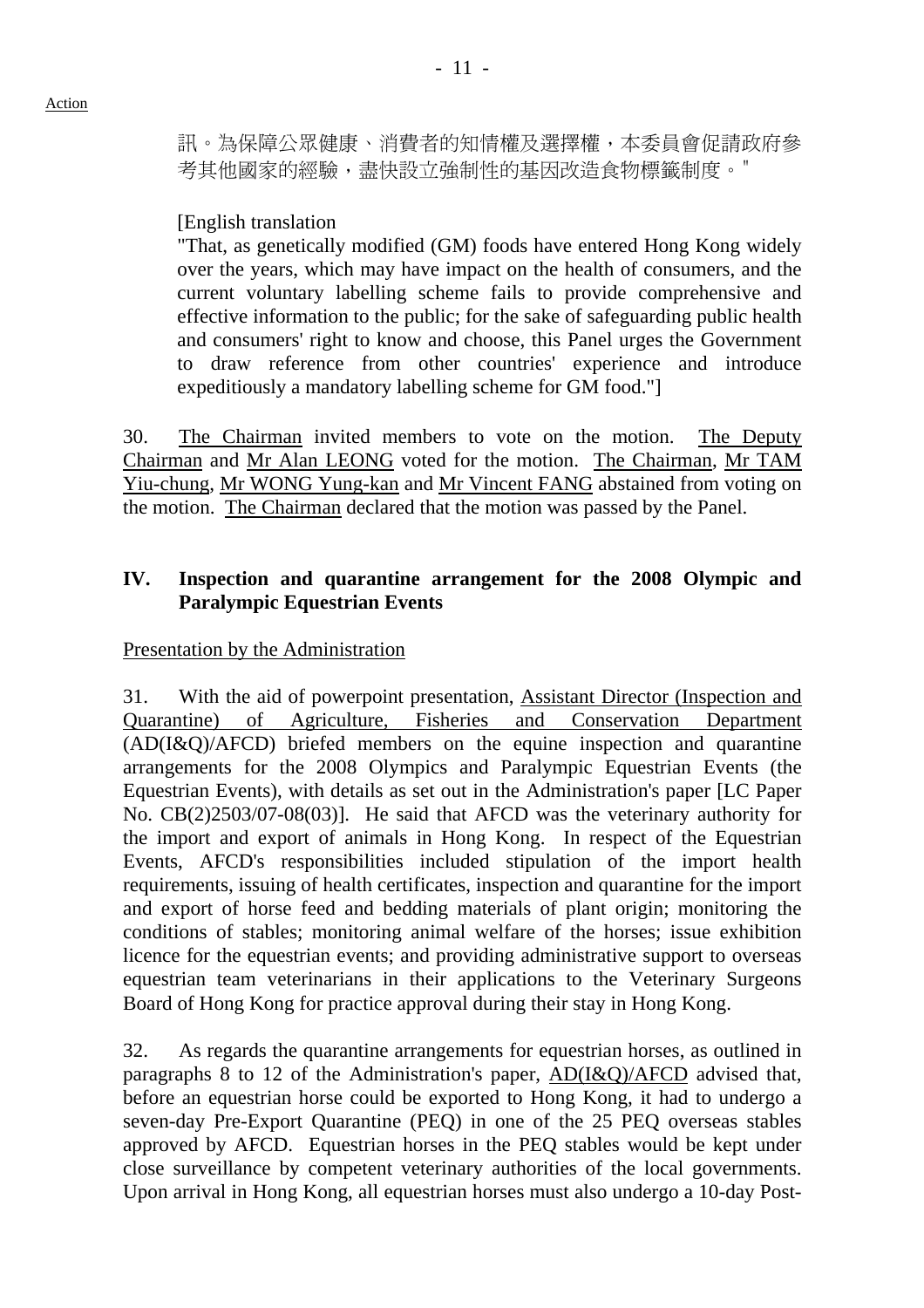Arrival Isolation (PAI) in designated stables in Shatin. All equestrian horses would not be permitted to have any contact with local horses during their entire stay in Hong Kong. Access to stables was strictly controlled and biosecurity measures would apply to ensure that both equestrian and local horses would be adequately protected, and only authorized personnel were allowed entry.

33. AD(I&Q)/AFCD further said that, having regard to Hong Kong's hot and humid weather, all stables and isolation facilities were air-conditioned, and dedicated facilities would be provided for cooling horses at the competition avenues. As regards the liaison work in respect of the Equestrian Events, he advised that AFCD would work closely with the quarantine management team and clinical veterinary services of the Equestrian Company and Hong Kong Jockey Club (HKJC). Regular daily meetings with relevant stakeholders would be held during the Equestrian Events to enhance communications and to address any problems in a timely manner.

#### Issues discussed

34. The Chairman said that, to his understanding, track work for local horses for HKJC races would be resumed in Shatin in mid-July 2008. He was concerned about the risk of cross-infection among equestrian horses and local horses as equestrian horses might have the chance to contact local horses when they passed by the tracks where local racing horses underwent their exercise and training. He asked whether there would be any measures to prevent cross-infection between equestrian horses and local horses. The Chairman was also worried that equestrian horses would have to share vehicles with local horses when HKJC's races started in the new season in mid September.

35. AD(I&Q)/AFCD assured members that, upon arrival, all equestrian horses must undergo a 10-day PAI in designated air-conditioned stables in the Hong Kong Equestrian Venue in Shatin. All equestrian horses would not be permitted to have any contact with local horses during their entire stay in Hong Kong. However, they were allowed to train, exercise and complete during PAI. To prevent the possibility of spread of airborne diseases, equestrian horses would be separated by at least 100 metres from local horses. As regards the Chairman's concern over the sufficiency of vehicles for transporting equestrian horses, AD(I&Q)/AFCD said that a sufficient number of vehicles had been designated for transporting equestrian horses during the Equestrian Events. He added that, though the Paralympic Equestrian Events would be held between 7 and 12 September 2008, the number of horses to be participated in the Events was relatively smaller (i.e. some 70 horses) than that of the Olympic Equestrian Events (i.e. some 228 horses).

36. The Chairman enquired whether equestrian horses would pass by the training grounds for local horses when they travelled between the competition arena and the training facilities in the Penfold Park. He remained concerned that there might be a possibility of contact between local racing horses and equestrian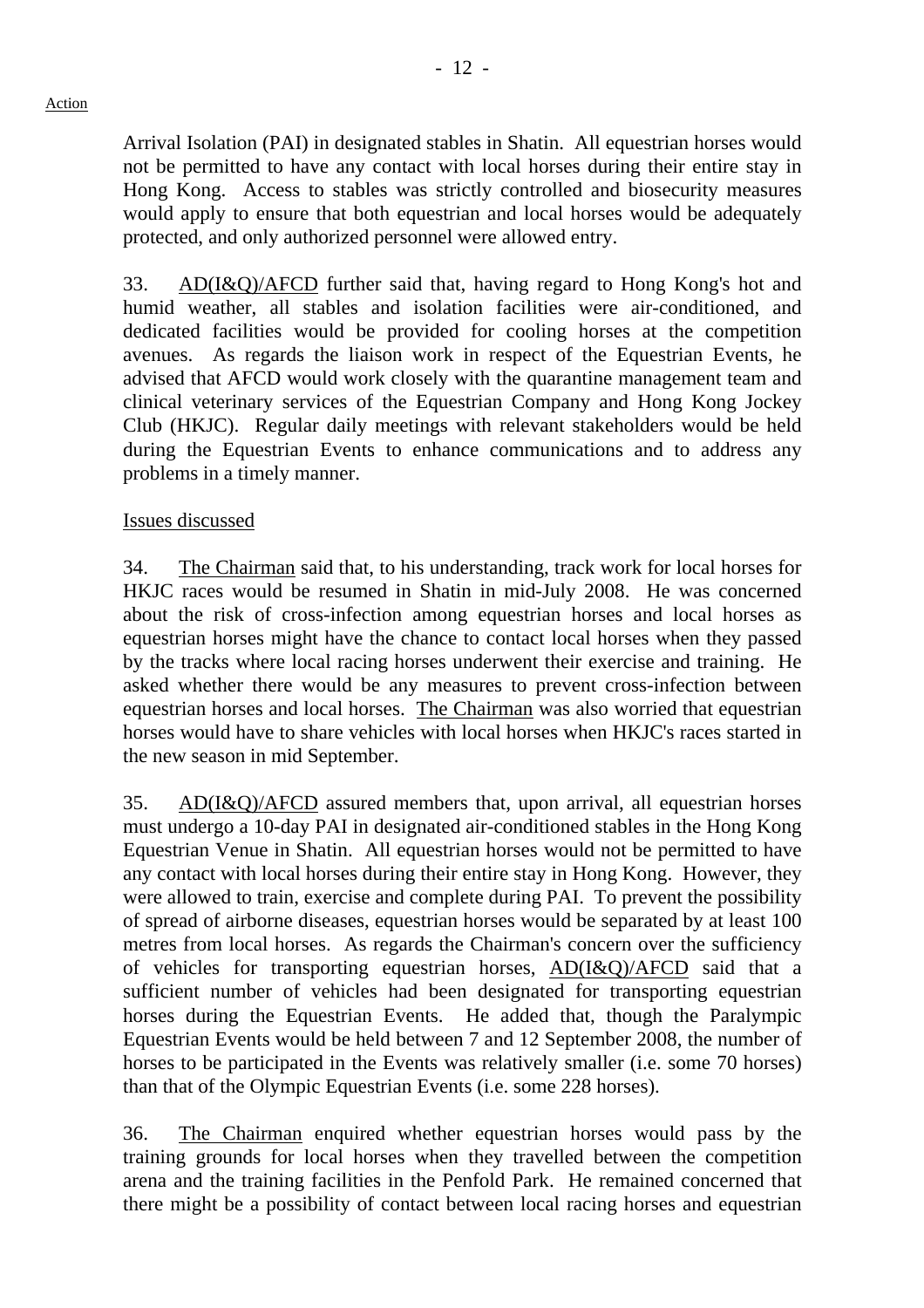horses. AD(I&Q)/AFCD responded that, in designing the Hong Kong Olympic Equestrian Venue in Shatin, they had already taken this into consideration and a particular route had been designated for equestrian horses to avoid any contact with local horses.

37. In response to the Chairman's question about the places where equestrian horses would be housed in case of sickness after arrival in Hong Kong, AD(I&Q)/AFCD explained that the affected horses would be moved into the isolation stables in Shatin immediately and prompt follow-up actions would be taken to prevent further spreading of diseases. As back-up measures, some of the HKJC's stables in Happy Valley would be reserved for such purpose.

38. In response to Mr WONG Yung-kan's enquiry as to whether there were any international standards on the quarantine requirements for horses, AD(I&Q)/AFCD explained that the quarantine requirements for equestrian horses were more stringent than that applied to overseas horses invited for HKJC's annual international races. He pointed out that, in the case of HKJC's annual international races, the number of overseas invited horses was relatively smaller (i.e. around 10 to 20 horses) and the duration of their stay was also shorter (i.e. around five to 10 days). AD(I&Q)/AFCD also advised that, before leaving the stables after the seven-day PEQ period, each equestrian horse must be examined by an official veterinarian of the competent quarantine authority of the country where the PEQ stable was located. The official veterinarian had to ensure that all conditions stated in the health certificates for exporting the horses to Hong Kong had been fulfilled. These conditions included vaccination against major infectious diseases or blood tests to ensure that the horses did not carry other non-infectious diseases. All equestrian horses were required to be vaccinated against or tested or examined for more than 20 major infectious diseases including equine influenza and equine infectious anaemia. If clinical signs of infectious diseases were suspected, the horse would have to be isolated and subject to further testing until it met all conditions stated in the health certificate. If the disease was confirmed, it would not be allowed to be exported to Hong Kong.

39. The Chairman enquired about the medical treatment facilities for equestrian horses during the Equestrian Events. In response, AD(I&Q)/AFCD said that a purpose-built equine clinic had been constructed at the venue for the Equestrian events to provide both immediate diagnostic and primary treatment services during the quarantine and Games period. HKJC's equine hospital, which comprised an operating theatre, associated anaesthetic induction, recovery rooms and a clinical laboratory, would also be on call throughout the Equestrian Events to handle any injuries and illnesses. If an equestrian horse suffered an injury requiring operation, it would be sent to HKJC's equine hospital for surgical veterinary treatment.

40. On the Administration's response, the Chairman expressed concern over the possibility of cross-contamination via shared facilities in HKJC's equine hospital. AD(I&Q)/AFCD responded that an emergency action plan including stringent